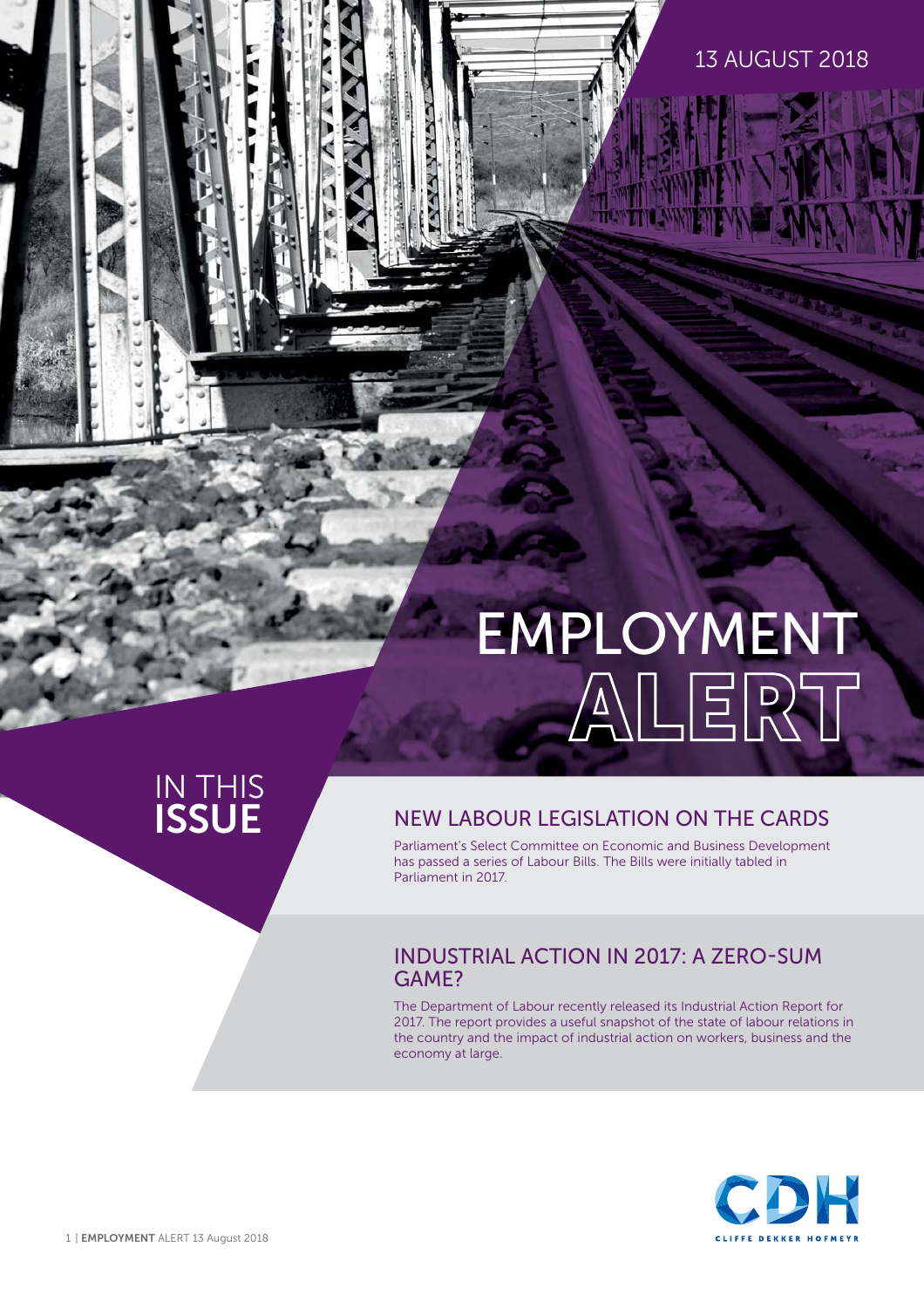## NEW LABOUR LEGISLATION ON THE CARDS

*This Bill also introduces different hourly wage rates for agricultural workers (R18 per hour) and domestic workers (R15 per hour).*

> Parliament's Select Committee on Economic and Business Development has passed a series of Labour Bills: National Minimum Wage Bill (B31-2017), Basic Conditions of Employment Amendment Bill (B30-2017), Labour Relations Amendment Bill (B32-2017), Labour Laws Amendment Bill (B29-2017). The Bills were initially tabled in Parliament in 2017.

In summary, the bills deal with a broad range of labour issues as follows:

**PARENTAL LEAVE**

*The Bill creates and establishes a National Minimum Wage Commission who will be responsible for annually reviewing the national minimum wage.* 

This article discusses these issues by using the names of the relevant Bills as headings.

#### National Minimum Wage Bill

**NATIONAL MINIMUM WAGE**

The National Minimum Wage Bill, together with the Basic Conditions of Employment Amendment Bill, proposes that the national minimum wage is increased as follows:

- R3 900 per month for full-time workers (who work 45 hours per week); or
- R3 500 per month for full-time workers (who work 40 hours per week); or
- R800 per week; or
- R20 per hour.

This Bill also introduces different hourly wage rates for agricultural workers (R18 per hour) and domestic workers (R15 per hour). The Bill creates and establishes a National Minimum Wage Commission who will be responsible for annually reviewing the national minimum wage. In deciding on the annual adjustment, the following factors will be considered:

**STRIKES AND PICKETING**

cost of living;

**RESOLUTION OF LABOUR DISPUTES**

- minimum living levels;
- alleviation of poverty;
- wage differentials and inequality;
- conditions of employment;
- health, safety and welfare of workers;
- employment levels;
- inflation:
- Gross Domestic Product growth;
- state of collective bargaining.

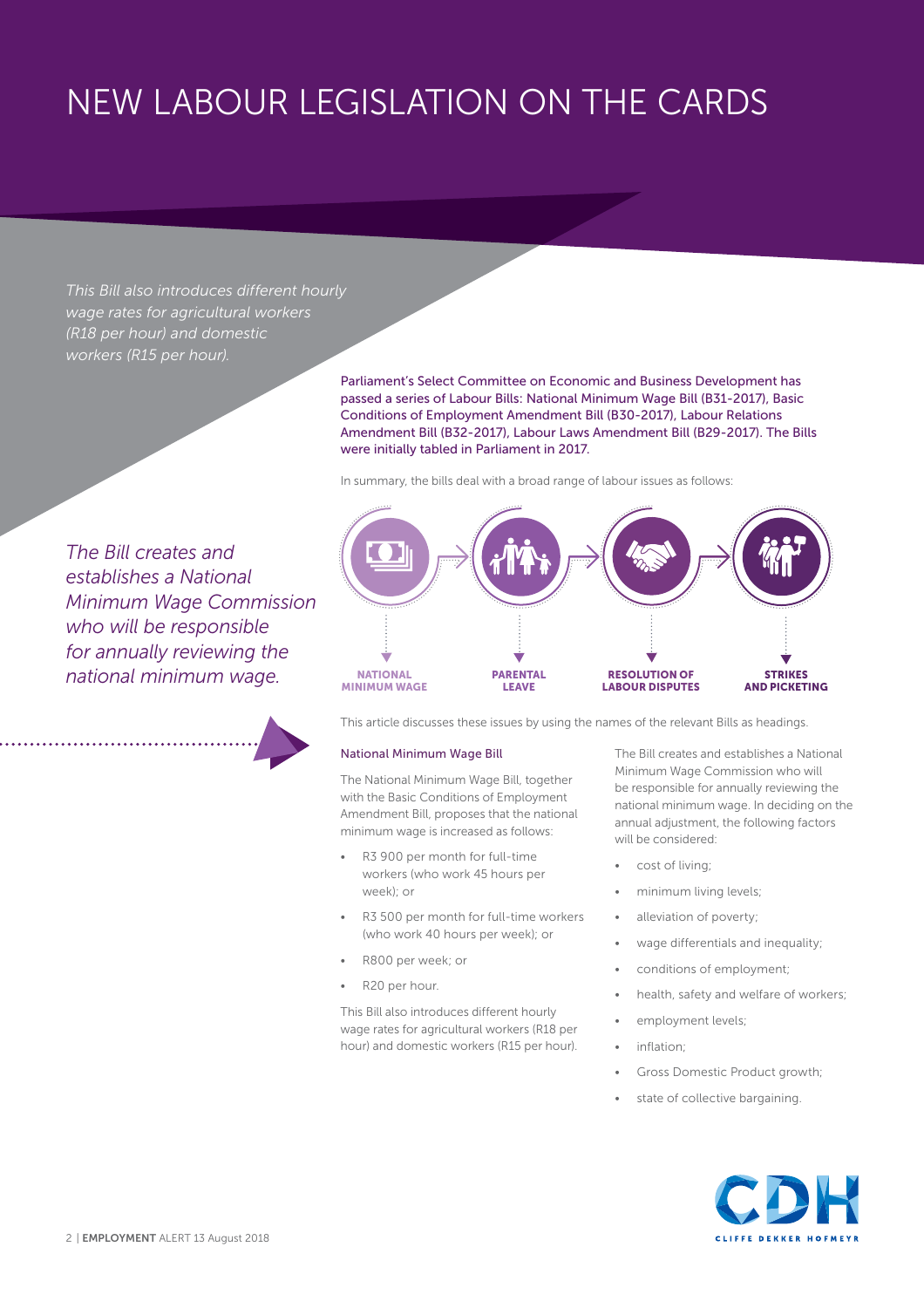## NEW LABOUR LEGISLATION ON THE CARDS

#### **CONTINUED**

*The Basic Conditions of Employment Amendment Bill will include provisions of the National Minimum Wage Bill.*

The Basic Conditions of Employment Amendment Bill will include provisions of the National Minimum Wage Bill.

#### Labour Relations Amendment Bill

This Bill makes various changes to the Labour Relations Act 66 of 1995. These changes mainly concern collective bargaining. The Bill provides for the following:

- extension of bargaining council agreements to non-parties by the Minister of Labour;
- extension of funding agreements of bargaining councils;
- picketing through collective agreement or through prescribed picketing rules;
- extension of the meaning of ballot for a strike or lock-out to include a secret vote;
- creation of an advisory arbitration panel.

The advisory arbitration panel has been established to resolve strikes (or lockouts) that are obstinate or violent. The panel may also intervene if there is potential for the strike (or lockout) to cause a local or national crisis. The panel will have the power to investigate the cause and circumstances of the strike (or lockout) and release an advisory arbitration award to assist the parties in resolving the dispute. The panel may only be established if this is directed by the Minister of Labour or Labour Court.

#### Labour Laws Amendment Bill

The Bill aims to amend the Basic Conditions of Employment Act 75 of 1997. The Bill creates parental leave, adoption leave and commissioning parental leave to employees as follows:

an employee, who is a parent of a child, is entitled to ten consecutive days of parental leave;



CHAMBERS GLOBAL 2014 - 2018 ranked our Employment practice in Band 2: Employment. Aadil Patel ranked by CHAMBERS GLOBAL 2015 - 2018 in Band 2: Employment. Hugo Pienaar ranked by CHAMBERS GLOBAL 2014 - 2018 in Band 2: Employment. Fiona Leppan ranked by CHAMBERS GLOBAL 2018 in Band 2: Employment. Gillian Lumb ranked by CHAMBERS GLOBAL 2017 - 2018 in Band 4: Employment. Gavin Stansfield ranked by CHAMBERS GLOBAL 2018 in Band 4: Employment.

Michael Yeates was named the exclusive South African winner of the **ILO Client Choice Awards 2015 – 2016** in the category Employment and Benefits as well as in **2018** in the Immigration category.



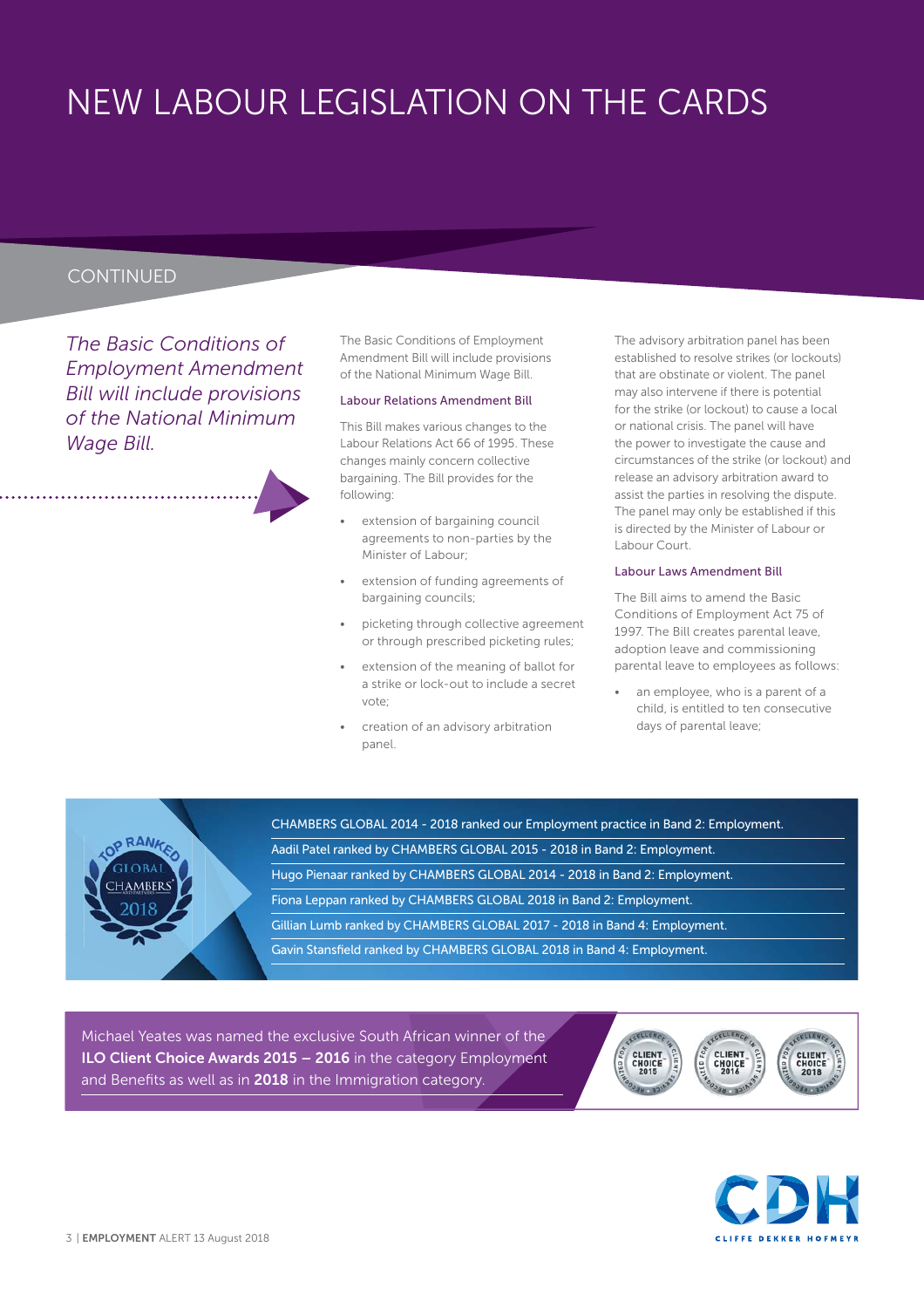## NEW LABOUR LEGISLATION ON THE CARDS

#### **CONTINUED**

*The Bills will now be placed before a plenary sitting of the National Council of Provinces.* 

- an employee, who is an adoptive parent of a child below the age of two, is entitled to:
	- adoption leave of at least ten consecutive weeks; or
	- at least ten consecutive days of parental leave.
- an employee, who is a commissioning parent in a surrogacy agreement, is entitled to:
	- commissioning parental leave of ten consecutive weeks; or
	- at least ten consecutive days of parental leave.

#### Next stage of legislative process

The Bills will now be placed before a plenary sitting of the National Council of Provinces. If adopted, the Bills will be sent to the President of the Republic of South Africa for final assent and signature. Once signed by the president, the Bills will become law.

*Nicholas Preston and Shane Johnson*









### CDH's latest edition of **Doing Business in South Africa [CLICK HERE](https://www.cliffedekkerhofmeyr.com/export/sites/cdh/en/about/downloads/Doing-Business-in-South-Africa-2018.pdf)** to download our 2018 thought leadership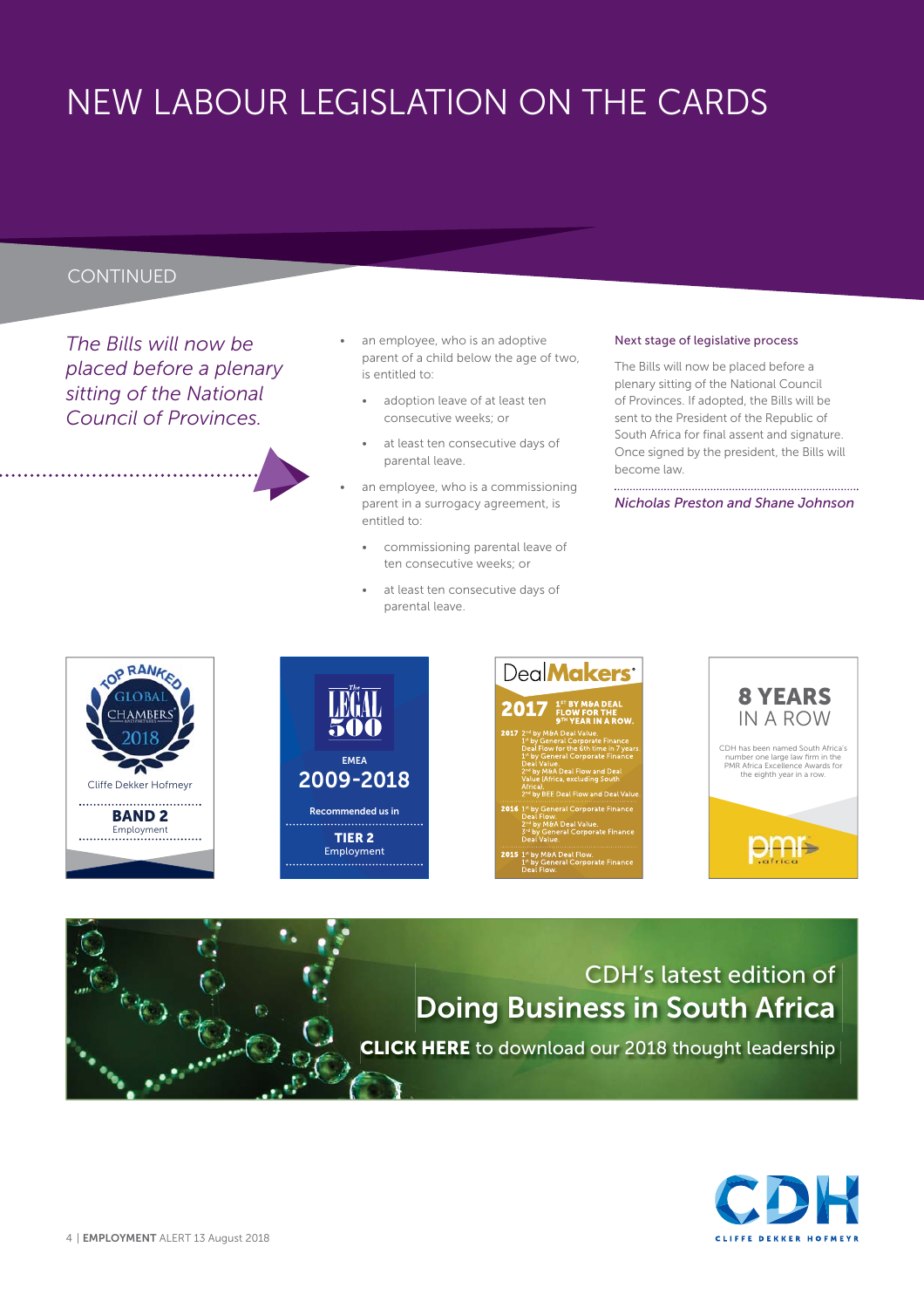## INDUSTRIAL ACTION IN 2017: A ZERO-SUM GAME?

*This is an indication that there is still insufficient compliance with the requirements of the Labour Relations Act when it* 

*The public sector experienced more work stoppages than the private sector in 2017.* 

*comes to strikes.* The Department of Labour recently released its Industrial Action Report for 2017. The report provides a useful snapshot of the state of labour relations in the country and the impact of industrial action on workers, business and the economy at large.

> Industrial action in 2017 increased by 8% from 2016. The 2017 strike figures are the highest since the department began monitoring strikes in the country. There were 132 work stoppages in 2017, of those only 52% of were protected strikes. This is an indication that there is still insufficient compliance with the requirements of the Labour Relations Act when it comes to strikes. Most strikes lasted less than 11 working days, but the number of working days lost was up by 1.5% from 2016.

Although strikes related to wages fell by 30% from 2016, this was still the primary reason for strikes in 2017. A sobering reflection of the state of our labour relations is the massive increase from 2016 in strikes related to grievances (up by 249%), socio-economic and political conditions (up by 212%), retrenchments (up by 445%) and refusal to bargain (up by 519%).

The public sector experienced more work stoppages than the private sector in 2017. The largest industrial disputes last year were recorded in the community sectors (mainly health and social services) with 58 strikes, followed by mining and manufacturing with 18 strikes each.

The average wage settlement rates in all industries was 7.7%. Wage settlements were highest in the mining, transport, utilities and manufacturing sectors and lowest in the construction and manufacturing sectors. On a positive note, a number of different industries were able to achieve multiyear wage agreements.

The history of income inequality in South Africa is a significant challenge and goes some way to explain the massive strike figures. However, in many cases the duration of industrial action and the financial impact strikes have on workers appears to be exacerbating their situation rather than improving it. Significantly, the economic impact of industrial action due to loss of wages on workers was calculated at R251 million in 2017. This is dramatic increase from the R161 million in lost wages in 2016. Invariably the report reveals that in most industries, workers resolve their disputes for far less than what they initially demanded.

The soon to be implemented National Minimum Wage will increase the earnings of more than six million working South Africans. The report envisages that this will reduce the number of industrial disputes arising due to wage demands. Whether the implementation of the National Minimum Wage will achieve its laudable aim remains to be seen.

The full report can be accessed at the following link: [http://www.labour.gov.](http://www.labour.gov.za/DOL/documents/annual-reports/industrial-action-annual-report/2017/industrial-action-report-2017) za/DOL/documents/annual-reports/ [industrial-action-annual-report/2017/](http://www.labour.gov.za/DOL/documents/annual-reports/industrial-action-annual-report/2017/industrial-action-report-2017) industrial-action-report-2017.

*Jose Jorge and Steven Adams* 

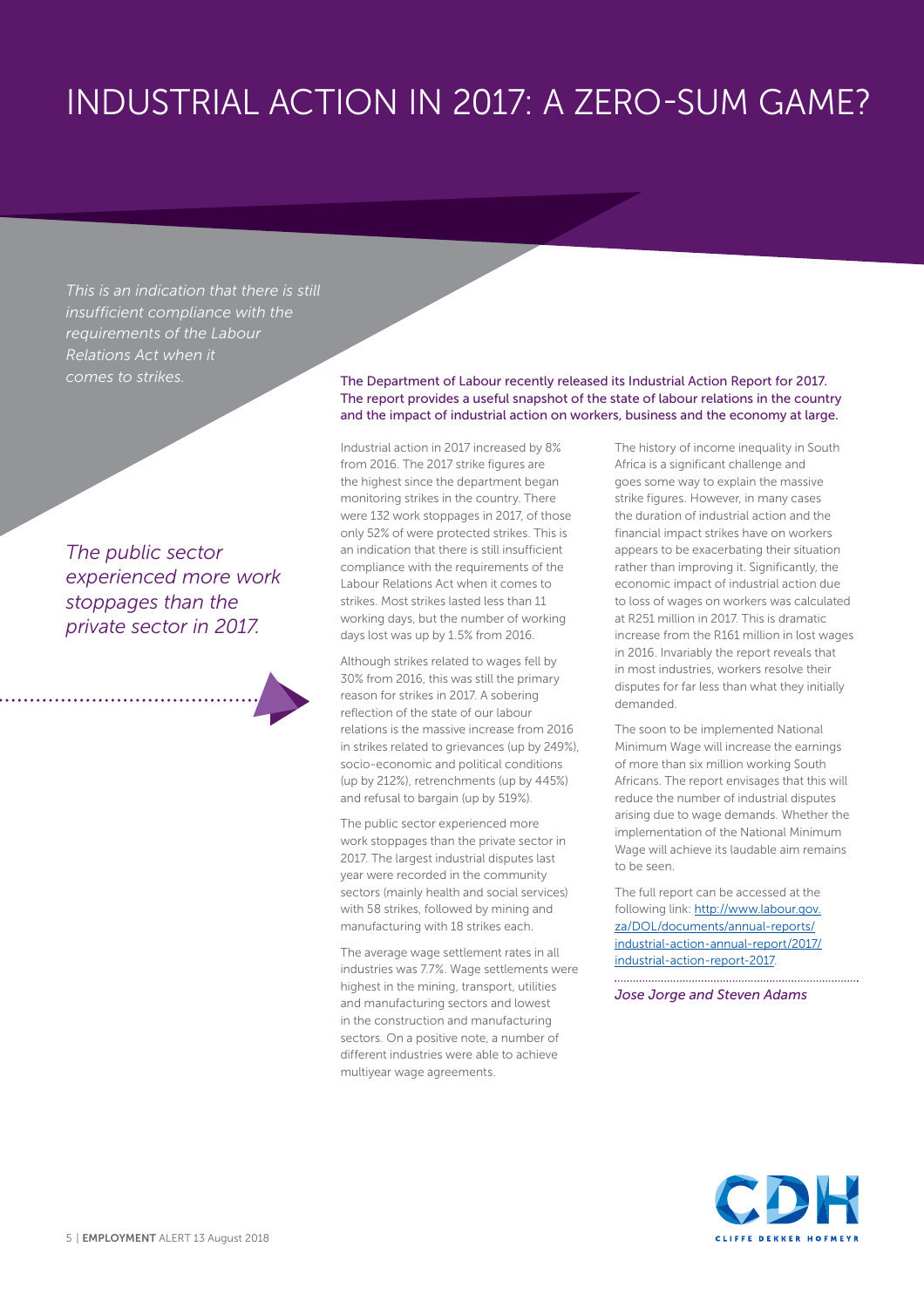

**Employment** Strike Guideline

**Find out when a lock-out will be protected.**

**Example 2 [Click here](https://www.cliffedekkerhofmeyr.com/export/sites/cdh/en/practice-areas/downloads/Employment-Strike-Guideline.pdf) to find out more** 



#### **Best Lawyers 2018 South Africa Edition**

Included 53 of CDH's Directors across Cape Town and Johannesburg. Recognised Chris Charter as Lawyer of the Year for Competition Law (Johannesburg). Recognised Faan Coetzee as Lawyer of the Year for Employment Law (Johannesburg). Recognised Peter Hesseling as Lawyer of the Year for M&A Law (Cape Town). Recognised Terry Winstanley as Lawyer of the Year for Environmental Law (Cape Town). Named Cliffe Dekker Hofmeyr Litigation Law Firm of the Year. Named Cliffe Dekker Hofmeyr Real Estate Law Firm of the Year.

R.

 $\Theta$ 

You

**Tube** 

**<b>ELICK HERE FOR THE LATEST SOCIAL MEDIA AND THE WORKPLACE GUIDELINE**